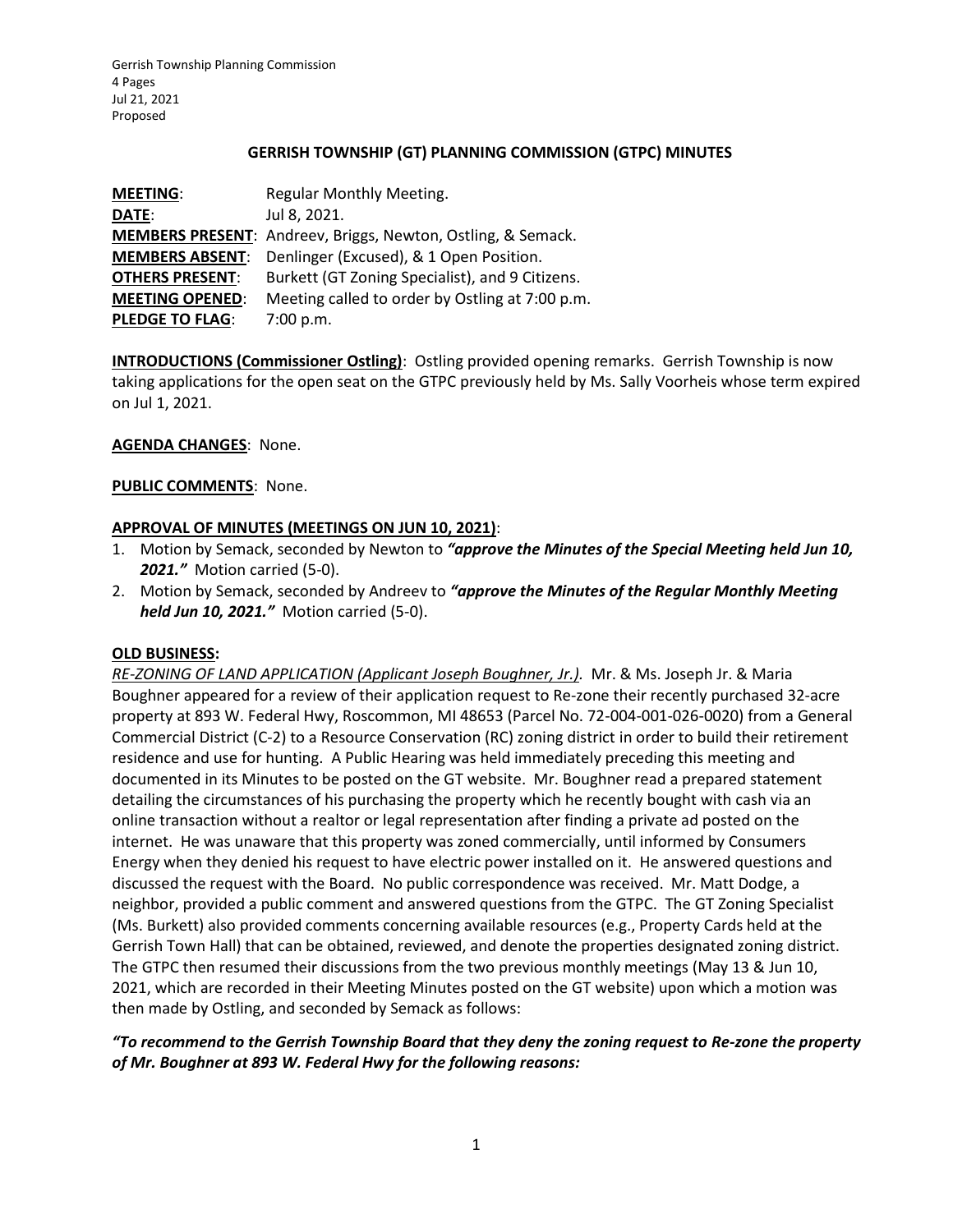Gerrish Township Planning Commission 4 Pages Jul 21, 2021 Proposed

- *The property is currently zoned C-2 and compatible with the commercial zoning district on the north end of the township for future expansion;*
- *The property is a key commercial parcel in the overall Master Plan of the Township. It is the largest commercial C-2 parcel in the township;*
- *There are no identified overriding reasons to re-zone the property that are to the benefit of the Township and its residence;*
- *The applicant retains his full interest in the property and is not harmed by the zoning request denial; and*
- *Applicants stated reason to re-zone the property due to his mis-understanding of the zoning status is not a justifiable reason to grant the Re-zoning request."*

Motion carried unanimously (5-0). Mr. Boughner was then informed his request would be forwarded to the GTB for final determination with the GTPC recommendations. Briggs will prepare the recommendation letter for Chair Ostling to sign and provide to the GTB.

# **NEW BUSINESS:**

*PRELIMINARY SITE PLAN REVIEW (SPR) – NEW COMMERCIAL BUSINESS (Dollar General)*. Prior to beginning this review, Member Ostling informed the GTPC that he has a conflict of interest in this case as the owner of an adjacent property (i.e., within 300' of the proposed Site Plan) and would not participate in GTPC discussions or votes pertaining to this SPR in accordance with the GTPC Bylaws. Ostling then designated Member Semack to lead this PSPR. Mr. David Scrimger (Meridian Land Surveying) appeared before the GTPC to represent the applicant DGOGRoscommonmi03182021 LLC, for a Preliminary SPR (PSPR) for building a new Dollar General retail store 300' south of Meadowlark Dr. on CR100 at 9541 N. Cut Rd, Roscommon, MI 48653 (Property Parcel No. #72-004-015-008-0340), currently owned by Cornerstone Construction Corporation. The proposed 70' x 130' (9100 square feet) single story building would be built on the portion of a 3.24-acre lot that is designated as a Local Commercial (C-1) zoned district which comprises the eastern two thirds of the lot. The western third of the lot is designated as a Low Density Residential (R-2) zoned district. The GTPC confirmed the following: the building and its associated elements (e.g., septic system, well, parking, and required landscaping) would reside completely within the C-1 portion of the property; it would adhere to all the required setbacks as if it was a standalone lot; and it is "Use Permitted by Right" for a Commercial Zoning District in accordance with GT Zoning Order (GTZO) Article 3 (*Zoning Districts, Regulations, and Map*), Table 3-3 (*Permitted Principal Uses in Commercial and Industrial Zoning Districts*). The GTPC reviewed the submitted SP information for completeness and deficiencies as a PSPR. Mr. Scrimger answered questions and discussed the request with the Board. No public comments were made, and one written public correspondence was received from Mr. Jim Ostling (Gerrish Resident) that identified some missing information submitted in the SP.

The information provided to the GTPC for this review included the following:

- Application for SPR;
- Land Title Survey (dated 4/26/21);
- Site Plan;
- Grading Plan;
- Sediment & Erosion Control Plan;
- Sediment & Erosion Control Details;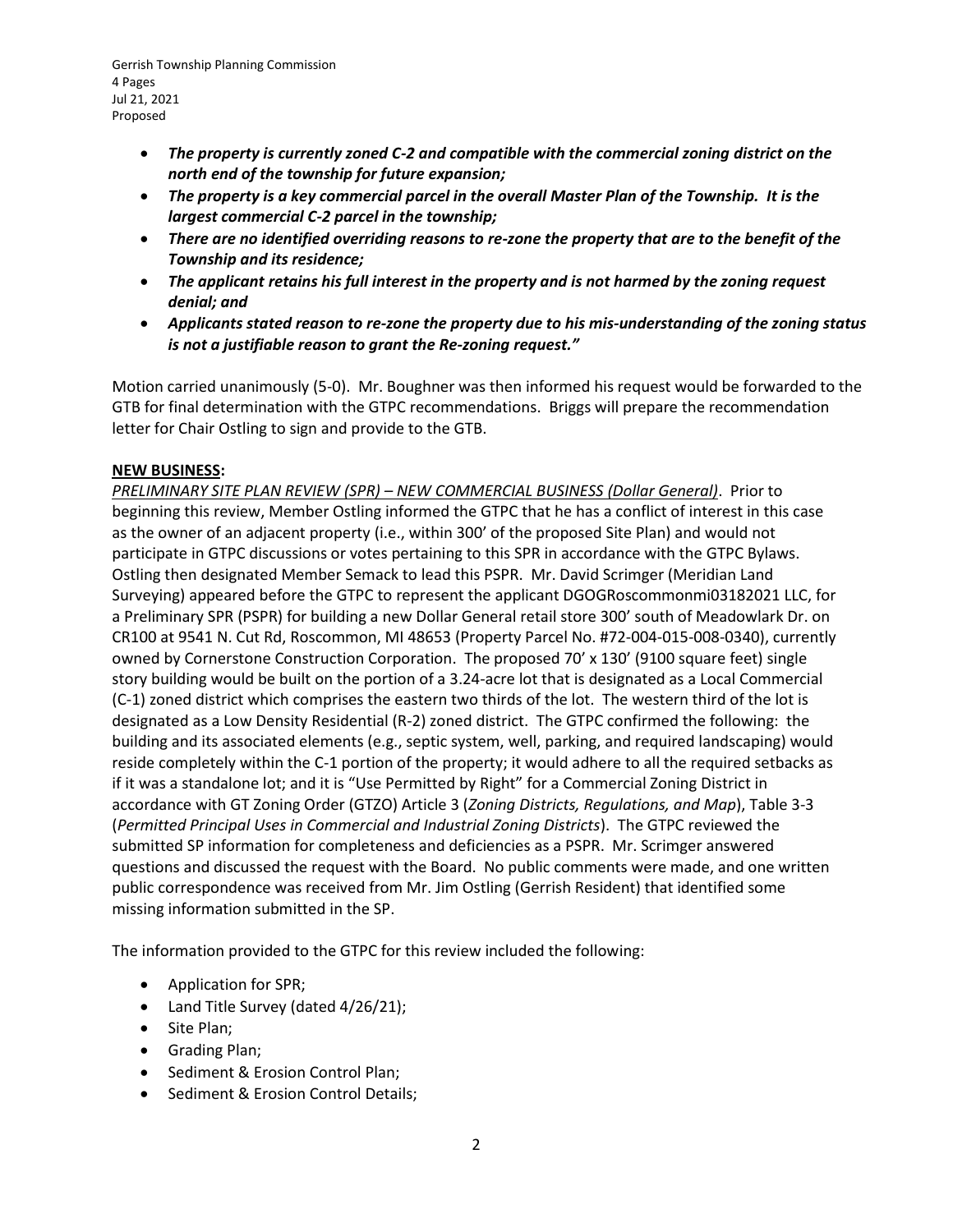Gerrish Township Planning Commission 4 Pages Jul 21, 2021 Proposed

- Landscaping Plan;
- Landscaping Details;
- Details;
- Exterior Elevations; and
- Soil Erosion and Sedimentation Control Permit (dated 5/21/21).

In accordance with the GTZO, the GTPC determined that the following information needs to be submitted because it was missing or deficient. The information in the paratheses represent the relevant items (*GTPC SP Checklist Line Number; missing* or *deficient; GTZO Section Number*) for each of the bullets listed below.

- Project Narrative (*1.c & 2.i; missing; 14.2.B.2.g*). A written narrative needs to be included that summarizes the applicable items of the proposed construction as specified in the GTZO;
- Written statement regarding other federal, state and local permits required if necessary *(1.h & 2.s; missing, 14.3.B.2.q*). Include a statement that identifies any permits required (or state none if not required) on the drawing and in the narrative. If required, these permits will need to be obtained;
- Project Completion Schedule (*1.m & 2.t; missing, ref: 14.4.B.2.r*). Include a Project Completion Schedule with key milestone dates;
- Soil Report (*2.g; missing; 14.2.B.2.e*). Identify soil types/report in SP;
- Signage (*2.m, 3.c & 3.g; deficient; 9 & 14.3.B.2.k*). Provide detailed information on proposed signage;
- Vegetation Clearing (*2.p; deficient; 14.3.B.2.n*). Provide statement on what vegetation is to be cleared;
- Elevation Drawings (*2.r; missing; 14.3.B.2.o*). Provide a floor plan (e.g., locations of restrooms, storage areas, retail areas, etc.);
- Storm Water Removal (*3.e; deficient*). Recommend relocating the overflow detention outlet to the north in the middle of the site; and
- Utilities (*3.g; deficient*). Provide location of all utilities on the SP.

The GTPC informed Mr. Scrimger that it would provide Dollar General with a letter summarizing the missing and/or deficient items identified during this review that would need to be submitted prior to a conducting a Final SPR. Member Ostling then resumed Chairing the remainder of the meeting.

**BUILDING & ZONING (B&Z) ACTIVITIES (Zoning Spec. Burkett)**: Burkett is researching the ownership history of a small shared lake-access property the Township has acquired a majority ownership of over the years, but is unable to sell without full ownership.

**GERRISH TOWNSHIP BOARD UPDATE (Member Newton)**: Newton discussed items from the recent GTB meetings that are included in their Minutes posted on the GT website.

## **ZONING BOARD OF APPEALS CONCERNS (Member Briggs)**: Nothing significant to report.

**OPEN LINE**: No comments.

**PUBLIC COMMENT**: Mr. & Ms. Kevin & Sonya Catterfeld (Gerrish Township) expressed their concerns of the increasing number of short-term rentals on Higgins Lake and their impacts (e.g., noise disturbances and safety issues) to the resident neighbors. They provided the GTPC a copy of their letter submitted to the GTB detailing their concerns. They also requested an ordinance change to address the blockages of views due to